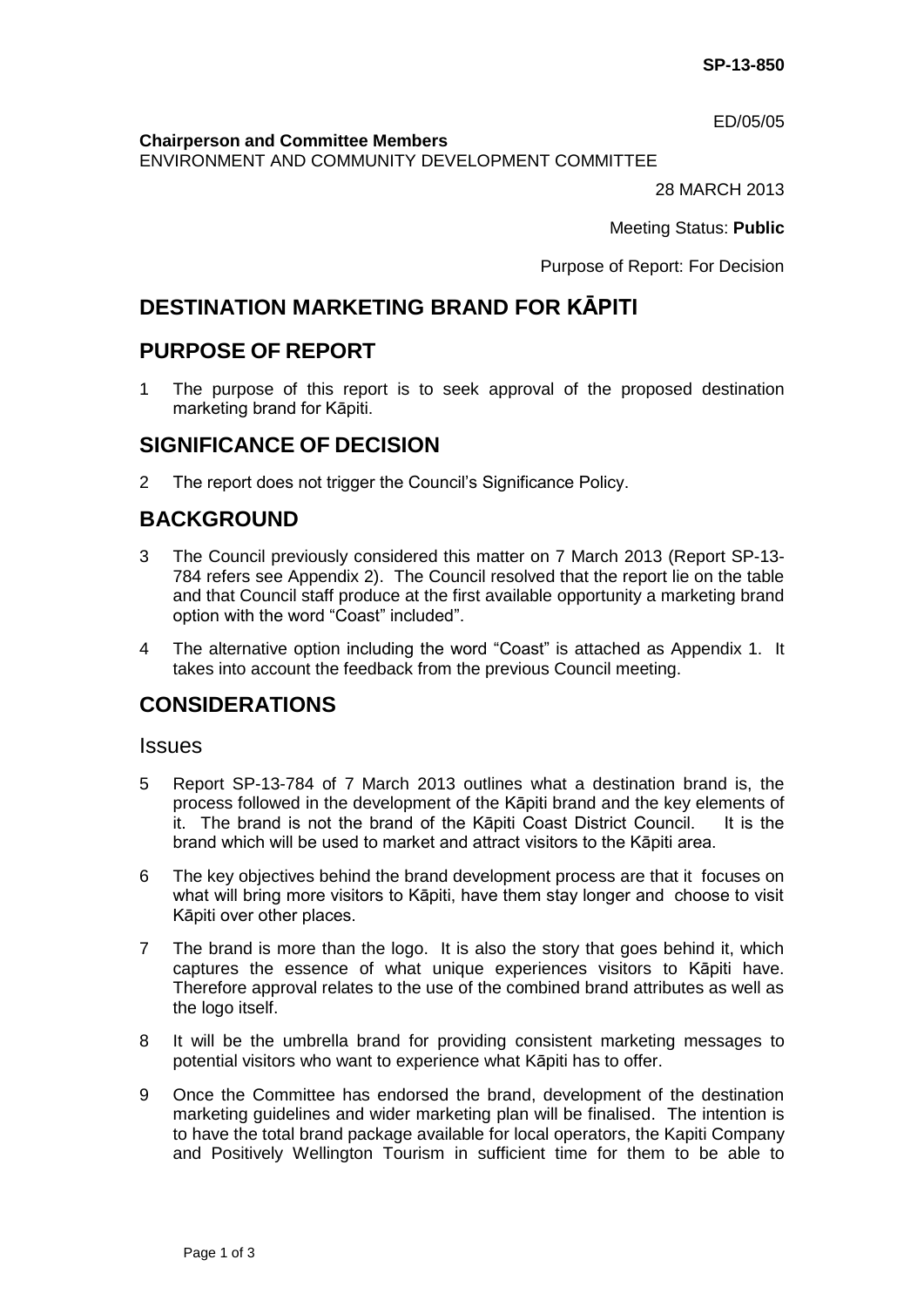incorporate it into the marketing materials developed for the 2013-2014 summer season.

### Financial Considerations

10 There are no financial considerations.

### Legal Considerations

11 There are no legal considerations.

#### **Delegation**

- 12 Support for economic development is one of the five key priorities in the Long Term Plan. Development of a destination marketing brand is important for the successful implementation of the Strategy for Supporting Economic Development.
- 13 Pursuant to Section B1 7.1 of the delegations, the Environment and Community Development has delegated authority to recommend to the Council the adoption of policies relating to District Image and Promotion.

#### **Consultation**

14 Eden Design has consulted with a range of key stakeholders as they have developed the proposed brand.

#### Policy Implications

15 The development of a destination marketing brand is important for the successful implementation of the tourism section of the Strategy for Supporting Economic Development.

### Tāngata Whenua Considerations

16 Iwi were invited to be part of the preparation of the destination marketing brand. They were subsequently provided with copies of the draft destination brand considered by the Council. No response has been received.

### Publicity Considerations

17 A press release will be issued once a decision is made on the brand. A communication plan will be required to launch and promote use of the proposed brand and guidelines. Care will be needed to explain and position the brand's purpose for destination marketing.